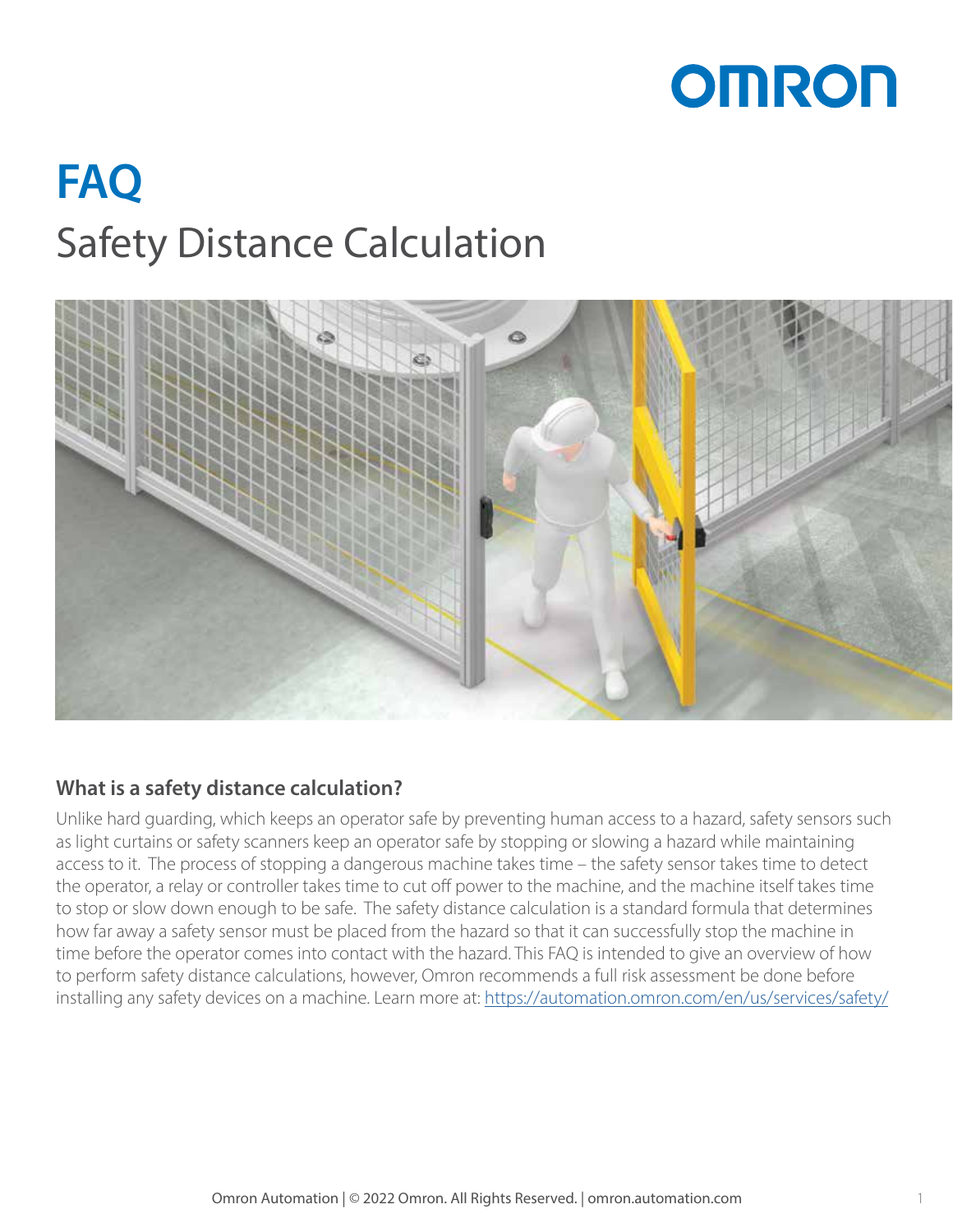# **OMROI**

# **What do I need to perform a safety distance calculation?**

The formulas for performing the safety distance calculations are relatively straightforward, however it is extremely important not only to collect accurate data to plug into the formula but select the formula that matches the type of guarding you intend to install. The formulas are part of exsiting safety standards, such as ISO 13855/EN ISO 13855 or ANSI B11.19 The following are the key pieces of info you will need before you begin.

### **Response Times:**

The response time of a safety system is how long it will take for a safety sensor to detect an ingress and for the hazard to become safe. To calculate the response time of the whole system you have to include every device involved in taking the hazard from normal operation to a safe condition. This might include but is not limited to light curtains, safety scanners, controllers, PLCs, relays, and the moving parts of the machine itself. A longer response time will increase the safety distance calculation.

### **Detection Capabilities (Resolution):**

The resolution of a safety sensor is the smallest diameter object that the light curtain is capable of detecting. Common resolutions for light curtains include 14mm, 25 mm, and 45 mm, which is frequently referred to as finger type, hand type, and limb type respectively. It is a common misconception that a finger type is safer or is more qualified to guard fingers than a limb type. This is not true; they are all equally safe as long as the safety distance calculations are performed correctly (see Figures 1 and 2). A larger resolution will allow the operator to get closer to the hazard before it detect an intrusion, so it must be mounted further away.

## **Type of Approach:**

The actual formula used to perform a safety distance calculation will change depending on how the light curtains are mounted, how the operator is able to approach the machine, and what other types of safety and guarding are in the area (see Figures 3 and 4 below). There are many different approach possibilities, so we recommend a full risk assessment be done before installing and safety devices on your machine.

Learn more at:<https://automation.omron.com/en/us/services/safety/>





In both situations, the fingers of the operator remain the same distance away from the hazard. The light curtain is Figure 2 has a larger resolution than the light curtain in Figure 1, so it must be placed further away from the hazard.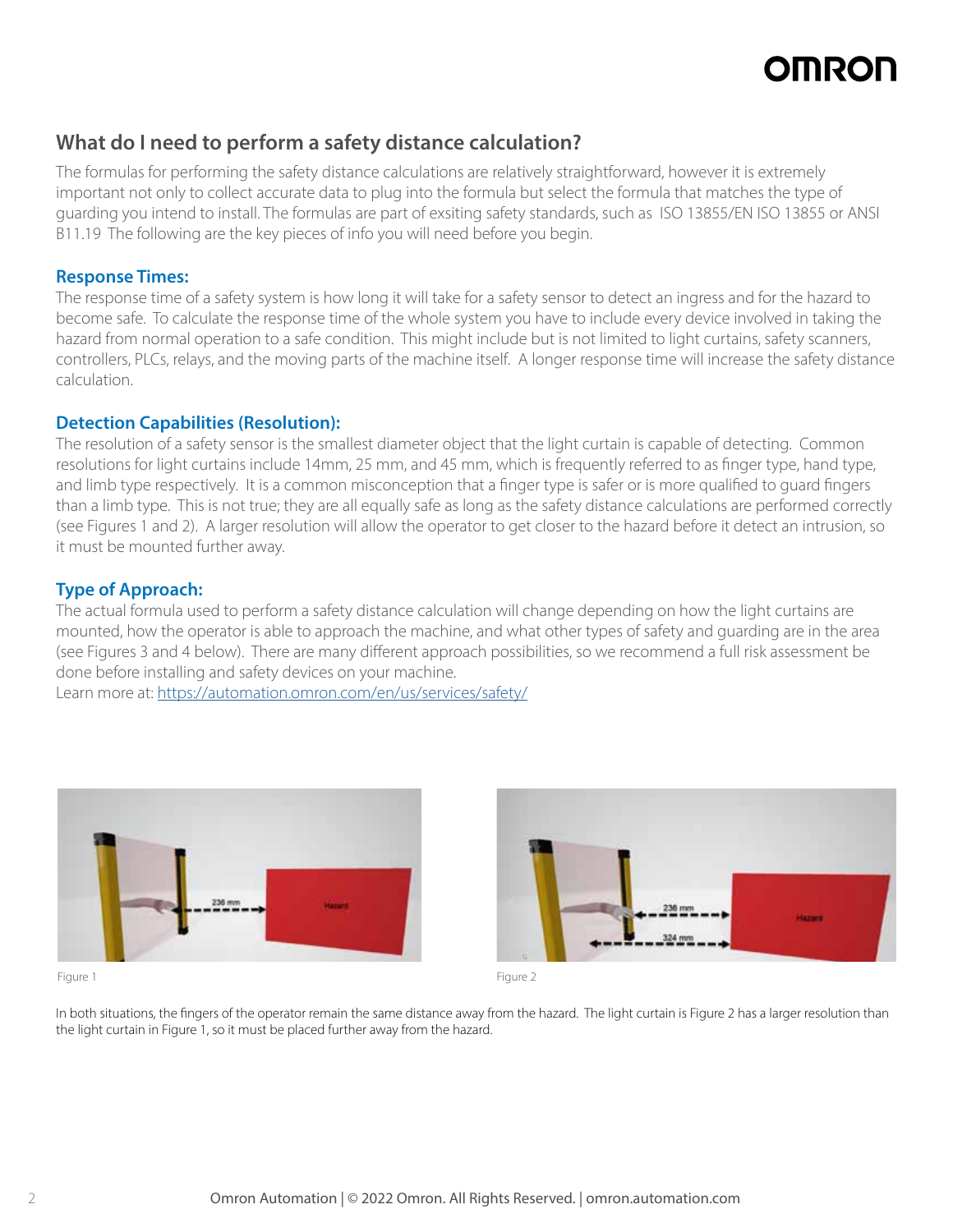# **OMROI**

# **Example: Safety Distance Calculation for a Vertical Approach with No Angle**

In this example we will perform the safety distance calculation in two ways: by hand and by using SD Manager 3. This free software is used to configure advanced functions of the F3SG-SR light curtains, but can also assist in performing safety distance calculations.

A vertical approach with no angle is the most common way safety light curtains are used. In this situation, light curtains are mounted vertically and there is no possibility of an operator reaching around the light curtains to reach the hazard (figure 5).

We will use a F3SG-4SRA0160-14 light curtain and a G9SA-301 safety relay as a simple safety setup. The key pieces of information are:

- F3SG-4SRA0160-14 has 14 mm resolution
- F3SG-4SRA0160-14 has a maximum 18 ms
- G9SA-301 has a maximum 10 ms response time

The hazard take 90 ms to reach a safe condition (this is for our example, in practice each machine will have a different stop time).

The total machine response time is 100 ms total (the relay response time plus the hazard response time).



# **Method 1: Calculations by hand**

In accordance with ISO 13855/EN ISO 13855, the formula for a vertical approach with no angle is:

## $S = (K \times T) + 8 \times (D - 14)$

**S = Safety Distance:** How far the safety sensor must be away from the hazard.

**K = Approach Speed Constant:** ISO 13855/EN ISO 13855 sets this at 2000 mm/s. This speed represents how fast an operator could potentially move towards a hazard. While 2000 mm/s is the constant defined by the safety standard, a safety risk assessment may reveal that this value must be adjusted.

**T = System Response Time:** The total amount of time it takes for the light curtains to detect something and the machine to come to a safe condition. This value is produced by adding together the response times for ever device involved stopping or slowing the machine (including the machine itself)

**D** = Detection Capability: The resolution of the light curtain. This value cannot be less than 14 mm.

### **S = (2000 \*.118) + 8 x (14-14) S = 236 mm**

Plugging these values into the formula yields 236 mm, so the light curtains need to be mounted at least 236 mm away from the hazard.

NOTE: There are other standards, which use different formulas for the safety distance calculation. Generally speaking, the information you need to plug into the formulas will be similar and will yield similar results.



 $\mathbf{s}$ 

Safety Light Curtain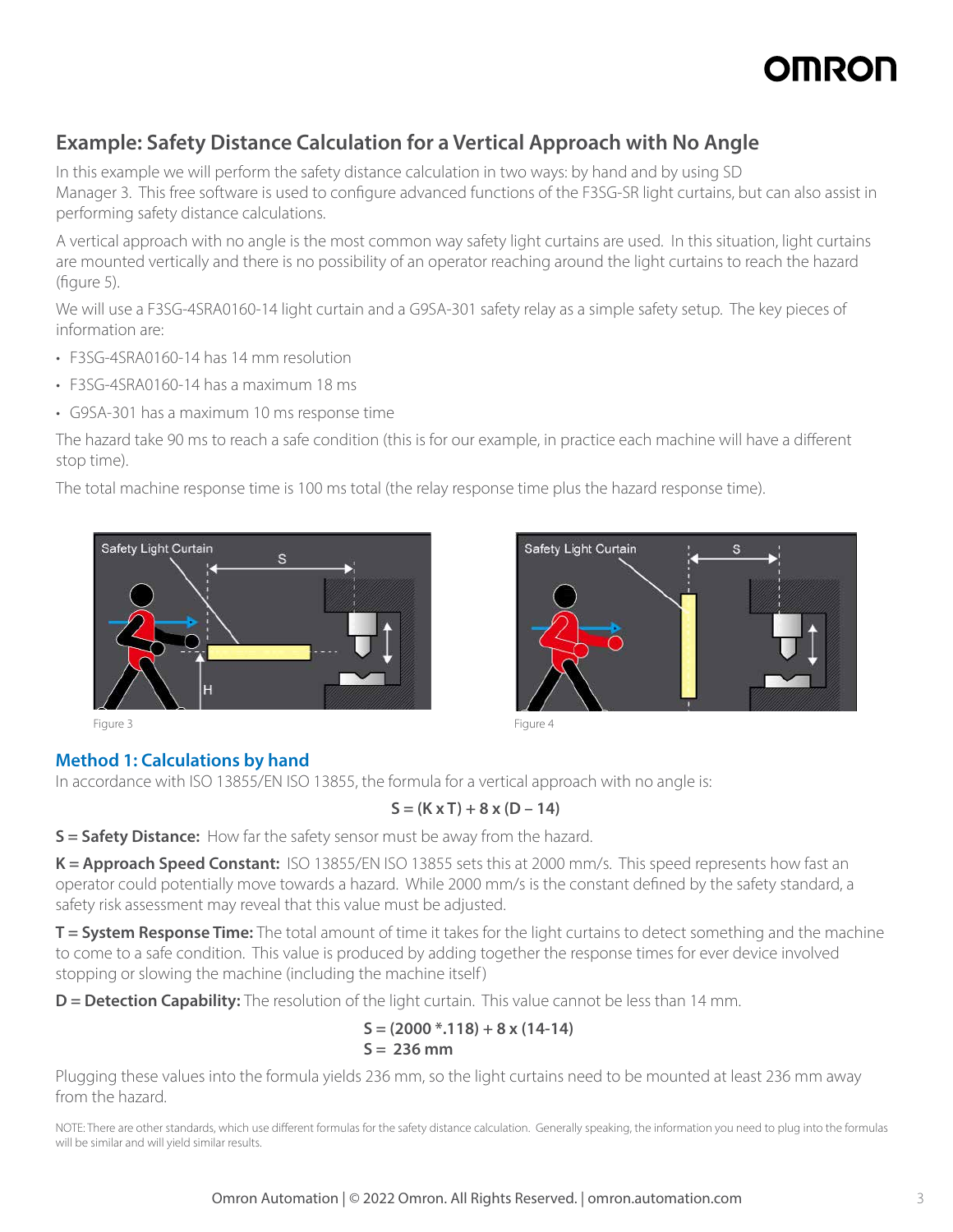# **OMRON**

## **Method 2: SD Manager 3**

SD Manager 3 allows you to simply input the information and let the software perform the calculations for you by following a few simple steps.

- 1. Select the appropriate approach type from the Safety Distance Type drop down.
- 2. If you have F3SG-SR light curtains currently connected to SD Manager 3, click the "Execute" button to read out the detection capability and response time from the curtains. If you do not, input those values in the Detection Capability and Sensor response time fields. This information can be found in the [F3SG manual.](https://assets.omron.com/m/1f2f85ffac58aff3/original/F3SG-SR-Series-User-s-Manual.pdf)
- 3. Input the total response time of all devices and machines (excluding the light curtains) into the Machine response time field.
- 4. Click the "Calculate" button to produce the safety distance value.